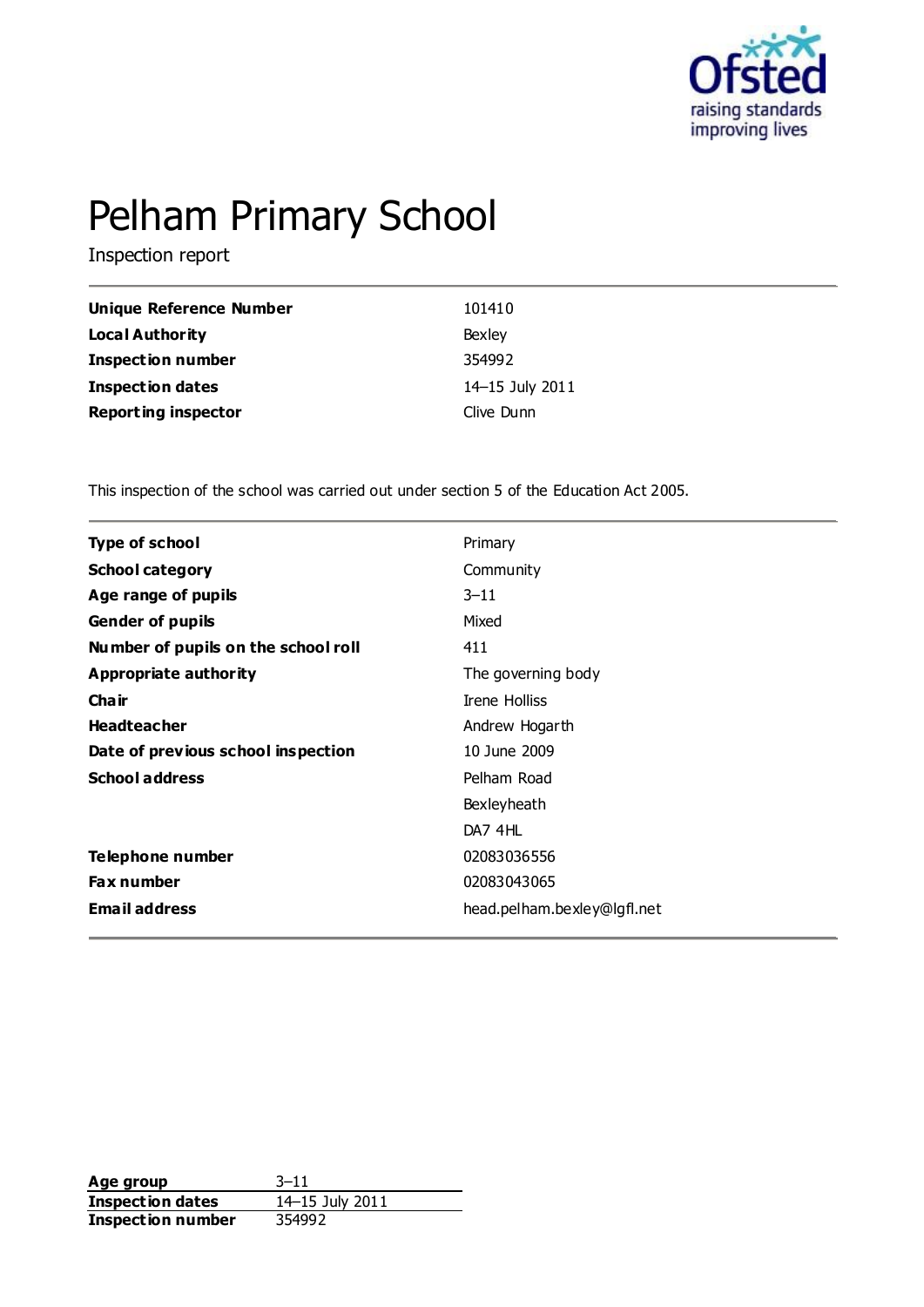The Office for Standards in Education, Children's Services and Skills (Ofsted) regulates and inspects to achieve excellence in the care of children and young people, and in education and skills for learners of all ages. It regulates and inspects childcare and children's social care, and inspects the Children and Family Court Advisory Support Service (Cafcass), schools, colleges, initial teacher training, work-based learning and skills training, adult and community learning, and education and training in prisons and other secure establishments. It assesses council children's services, and inspects services for looked after children, safeguarding and child protection.

Further copies of this report are obtainable from the school. Under the Education Act 2005, the school must provide a copy of this report free of charge to certain categories of people. A charge not exceeding the full cost of reproduction may be made for any other copies supplied.

If you would like a copy of this document in a different format, such as large print or Braille, please telephone 0300 123 4234, or email **[enquiries@ofsted.gov.uk](mailto:enquiries@ofsted.gov.uk)**.

You may copy all or parts of this document for non-commercial educational purposes, as long as you give details of the source and date of publication and do not alter the documentation in any way.

To receive regular email alerts about new publications, including survey reports and school inspection reports, please visit our website and go to 'Subscribe'.

Royal Exchange Buildings St Ann's Square Manchester M2 7LA T: 0300 123 4234 Textphone: 0161 618 8524 E: **[enquiries@ofsted.gov.uk](mailto:enquiries@ofsted.gov.uk)**

W: **[www.ofsted.gov.uk](http://www.ofsted.gov.uk/)**

© Crown copyright 2011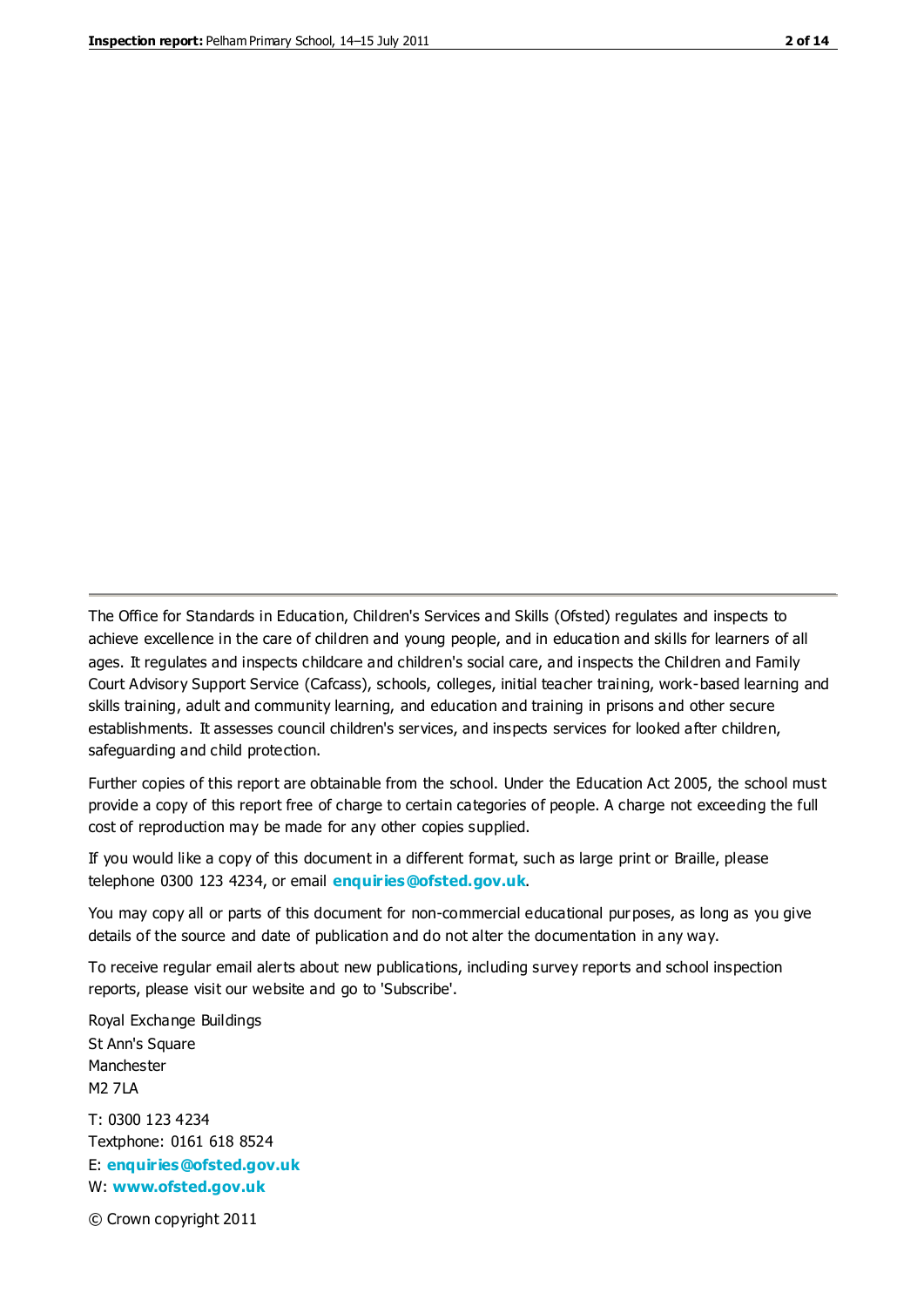## **Introduction**

This inspection was carried out by four additional inspectors. They saw 23 lessons taught by 17 staff. Inspectors spoke with pupils, parents and carers, staff and representatives of the governing body. They observed the school's work, and looked at planning and monitoring information, a range of policy documents and records, minutes of meetings of the governing body and a range of pupils' work. They also analysed 126 questionnaires returned by parents and carers, 42 from pupils and 20 from staff.

The inspection team reviewed many aspects of the school's work. It looked in detail at a number of key areas.

- $\blacksquare$  How rapid progress is in writing and mathematics.
- $\blacksquare$  How successfully the school meets the needs of girls and pupils with special educational needs and/or disabilities.
- $\blacksquare$  How effectively provision for pupils with a hearing impairment secures their achievement and well-being, including through integration with mainstream lessons.
- How well leaders at different levels evaluate the impact of their actions in terms of improving outcomes for pupils.

## **Information about the school**

This is a larger than average-sized primary school. Most pupils are of White British heritage and the proportion of pupils that speak English as an additional language is below average. The proportion known to be eligible for free school meals is broadly average and rising. More pupils than average have special educational needs and/or disabilities. The school has the only specially-resourced provision in the local authority for pupils with a hearing impairment. It has places for 18 pupils with a hearing impairment, all of whom have a statement of special educational needs.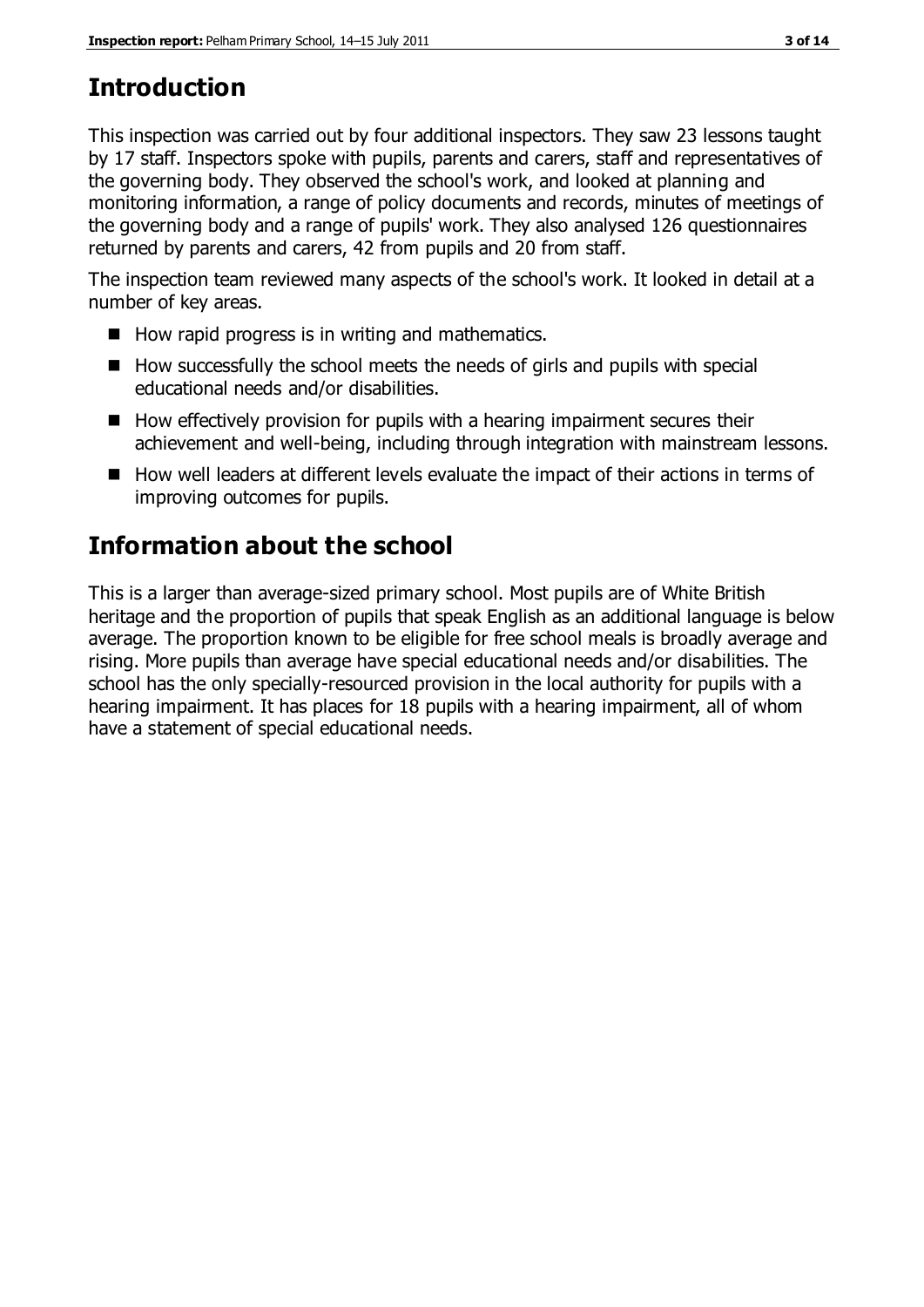**Inspection grades: 1 is outstanding, 2 is good, 3 is satisfactory, and 4 is inadequate** Please turn to the glossary for a description of the grades and inspection terms

## **Inspection judgements**

| Overall effectiveness: how good is the school? |  |
|------------------------------------------------|--|
|------------------------------------------------|--|

### **The school's capacity for sustained improvement 2**

### **Main findings**

Pelham Primary is a good school. Pupils enjoy school, have positive attitudes, engage keenly in their learning and achieve well. The headteacher's relentless drive underpins the concerted and effective improvements secured since the previous inspection. As one parent/carer summed it up, 'I have been really impressed with the way the school has developed over the past three years.' This was typical of the overwhelmingly positive views expressed by most parents and carers. The effective specially resourced provision, including extensive and successful integration with mainstream lessons, ensures that pupils with a hearing impairment also achieve well. Their attainment varies significantly, mainly linked to their wide-ranging starting points and other areas of need, but is broadly average overall, in line with that of other pupils.

The bright, stimulating, well-resourced environment in Nursery and Reception gives children a very positive first experience of school and ensures they get off to a good start. Strong relationships at all levels throughout the school contribute well to pupils' outstanding feelings of safety. One pupil commented, 'Teachers are really nice and kind, and help us when things are difficult.' Despite this, although attendance over recent years has been broadly average, improvements in the rates of attendance since the previous inspection have recently stalled. The school already does much to promote better attendance, but leaders are rightly developing systems currently to allow them to identify absence patterns of particular groups more readily.

Teaching across the school is good and sometimes outstanding, resulting in pupils' good progress. Prominent displays of writing throughout the school celebrate pupils' achievements and effectively illustrate their good and accelerating progress in this area. Although pupils' progress in mathematics is also good, it is not as rapid as it is in English. Teachers do not always match the tasks given to different groups in mathematics precisely enough to their needs to secure the best possible achievement. Pupils with special educational needs and/or disabilities make good progress overall, though it is less consistent than for other pupils. The good quality work produced by pupils indicates that the attainment of current cohorts is rising. However, although there have been improvements, to date, proportionally fewer pupils attain the higher levels at the end of Key Stages 1 and 2 compared with national figures.

The effective leadership and management of the hearing-impaired provision have ensured staff are well deployed to secure the well-being of these pupils, while preventing them from becoming too dependent on additional support. Leaders at different levels, including the governing body, are increasingly involved in evaluating the impact of their actions on improving pupils' outcomes. Consequently, the school knows itself well and takes successful action to secure improvements, for example closing the previous gap between the progress of girls and boys. Recent refinements to the school's systems for tracking

| $\overline{\mathbf{2}}$ |  |
|-------------------------|--|
|                         |  |
|                         |  |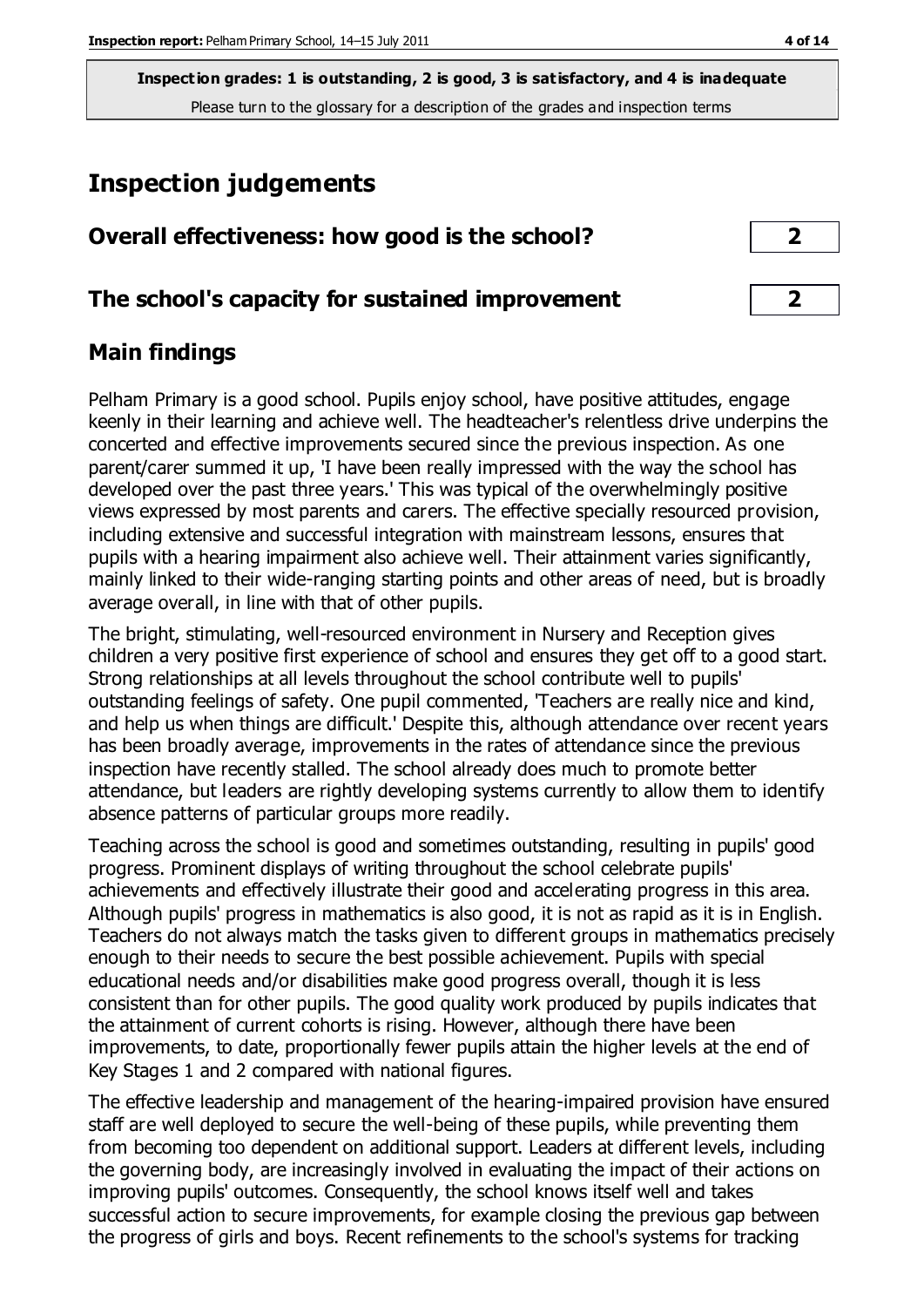**Inspection grades: 1 is outstanding, 2 is good, 3 is satisfactory, and 4 is inadequate** Please turn to the glossary for a description of the grades and inspection terms

pupils' progress are beginning to enable leaders to compare the performance of different groups more readily. They have good plans to use this information to tackle remaining variations. Considering all this, and that achievement and the curriculum have improved from satisfactory to good, the school has good capacity to sustain further improvement.

## **What does the school need to do to improve further?**

- Accelerate pupils' progress further in order to raise attainment by:
	- implementing plans to use the school's recently improved analysis of the performance of different groups to identify, tackle and eradicate remaining variation in performance, particularly for pupils with special educational needs and/or disabilities and those capable of reaching the higher levels
	- customising teaching and tasks in mathematics more sharply to ensure they have the right levels of challenge for all groups of pupils
	- raising the overall quality of teaching so that much is outstanding through sharing and learning from best practice within and beyond the school.raising the overall quality of teaching so that much is outstanding through sharing and learning from best practice within and beyond the school.
- **IMPROVE Attendance by continuing to develop systems to analyse attendance** patterns for different groups and then using this information specifically to target, implement and evaluate strategies for tackling absence.

## **Outcomes for individuals and groups of pupils 2**

Children start school with skills below those expected for their age. They make good progress and achieve well by the end of Year 6. A small group of boys in Year 2 exemplified the positive attitudes, enjoyment and engagement that contribute to pupils' good progress, as they eagerly explained the purpose of different aspects of their learning environment. During the lesson, pupils worked hard to develop effective vocabulary, using words they had learned from the studied text, to introduce suspense to their stories. Pupils from Years 3 and 4 in the hearing-impaired provision made good progress in a lesson about acrostic poems because of the teacher's clear and effective modelling of the task and the good opportunities to work with their peers. Adults' careful questioning deepened their understanding. Pupils with special educational needs and/or disabilities are not always reliant on additional support because they have regular opportunities to work independently or collaboratively without direction from an adult. For example, in a mathematics lesson in Year 5, pupils were supportive of each other and consequently achieved well as they played games to reinforce their understanding of place value. However, at other times, the pace of learning for these pupils slows, for example where the adult supporting them does too much, such as writing for the whole group. As a result, pupils miss opportunities to practise their basic skills.

Pupils have an excellent perspective on what constitutes unsafe situations and say they feel safe at school at all times. Their behaviour is good, and sometimes outstanding. Although a few pupils require additional guidance from adults to keep on track, they respond quickly to this. Pupils willingly assume varied roles and responsibilities, such as recycling, and carry out their duties proudly and reliably. The school council influences some important decisions, such as refining the popular and effective 'diamond' system of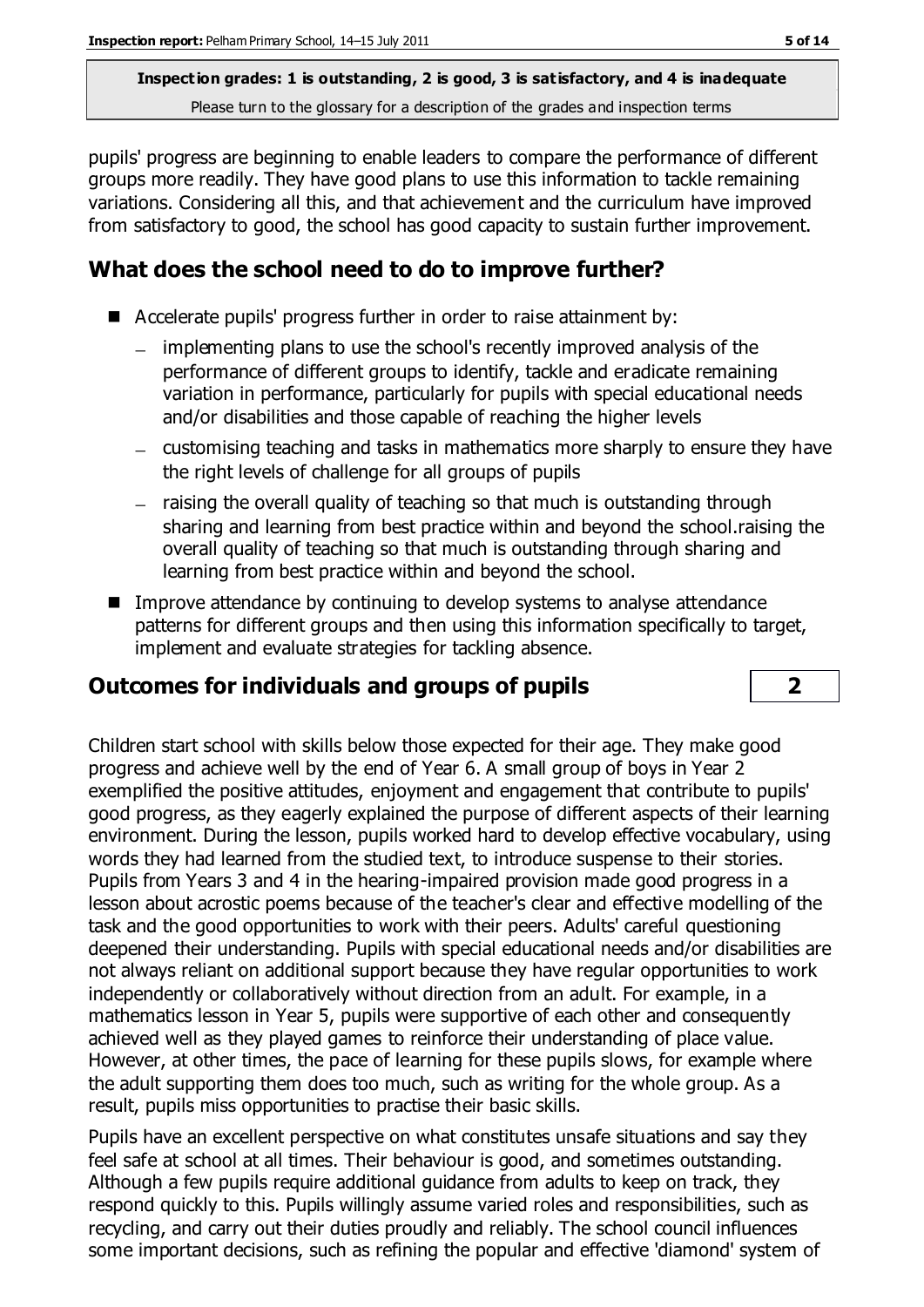## **Inspection grades: 1 is outstanding, 2 is good, 3 is satisfactory, and 4 is inadequate**

Please turn to the glossary for a description of the grades and inspection terms

rewards and sanctions. Participation in local events and fundraising activities broaden pupils' sense of community beyond the school. Pupils mix and work well together, both in and out of the classroom. Respectful of others' needs, pupils are reflective about the world around them. They engage enthusiastically in cultural and multicultural opportunities, including creativity weeks and visits to varied places of worship. Pupils have a good understanding of factors affecting their health and respond well to the school's health promotion strategies, such as regularly engaging in extra-curricular sports activities. Pupils' successful application of their basic skills and good personal qualities prepare them well for the next stage of their education and life beyond. However, although still broadly average, the number of pupils persistently absent has risen in the current year.

| Pupils' achievement and the extent to which they enjoy their learning                                                     | 2              |
|---------------------------------------------------------------------------------------------------------------------------|----------------|
| Taking into account:<br>Pupils' attainment <sup>1</sup>                                                                   | 3              |
| The quality of pupils' learning and their progress                                                                        | 2              |
| The quality of learning for pupils with special educational needs and/or disabilities<br>and their progress               | $\mathcal{P}$  |
| The extent to which pupils feel safe                                                                                      | 1              |
| Pupils' behaviour                                                                                                         | $\overline{2}$ |
| The extent to which pupils adopt healthy lifestyles                                                                       | $\mathbf{2}$   |
| The extent to which pupils contribute to the school and wider community                                                   | $\overline{2}$ |
| The extent to which pupils develop workplace and other skills that will contribute to<br>their future economic well-being | 2              |
| Taking into account:<br>Pupils' attendance <sup>1</sup>                                                                   | 3              |
| The extent of pupils' spiritual, moral, social and cultural development                                                   | 2              |

These are the grades for pupils' outcomes

<sup>1</sup> The grades for attainment and attendance are: 1 is high; 2 is above average; 3 is broadly average; and 4 is low

## **How effective is the provision?**

Significant improvements to the curriculum since the previous inspection have helped to secure pupils' good enjoyment and achievement. The strong focus on developing pupils' skills and ensuring that, wherever possible, learning has a real-life context or purpose effectively motivates pupils. Good links between subjects contribute well to this, although while there are adequate opportunities for pupils to use and apply their mathematics skills, these links are less well developed. An effective partnership with students from a local secondary school has helped raise the aspirations of girls, particularly in mathematics. Training for staff to improve questioning techniques, especially aimed at promoting girls'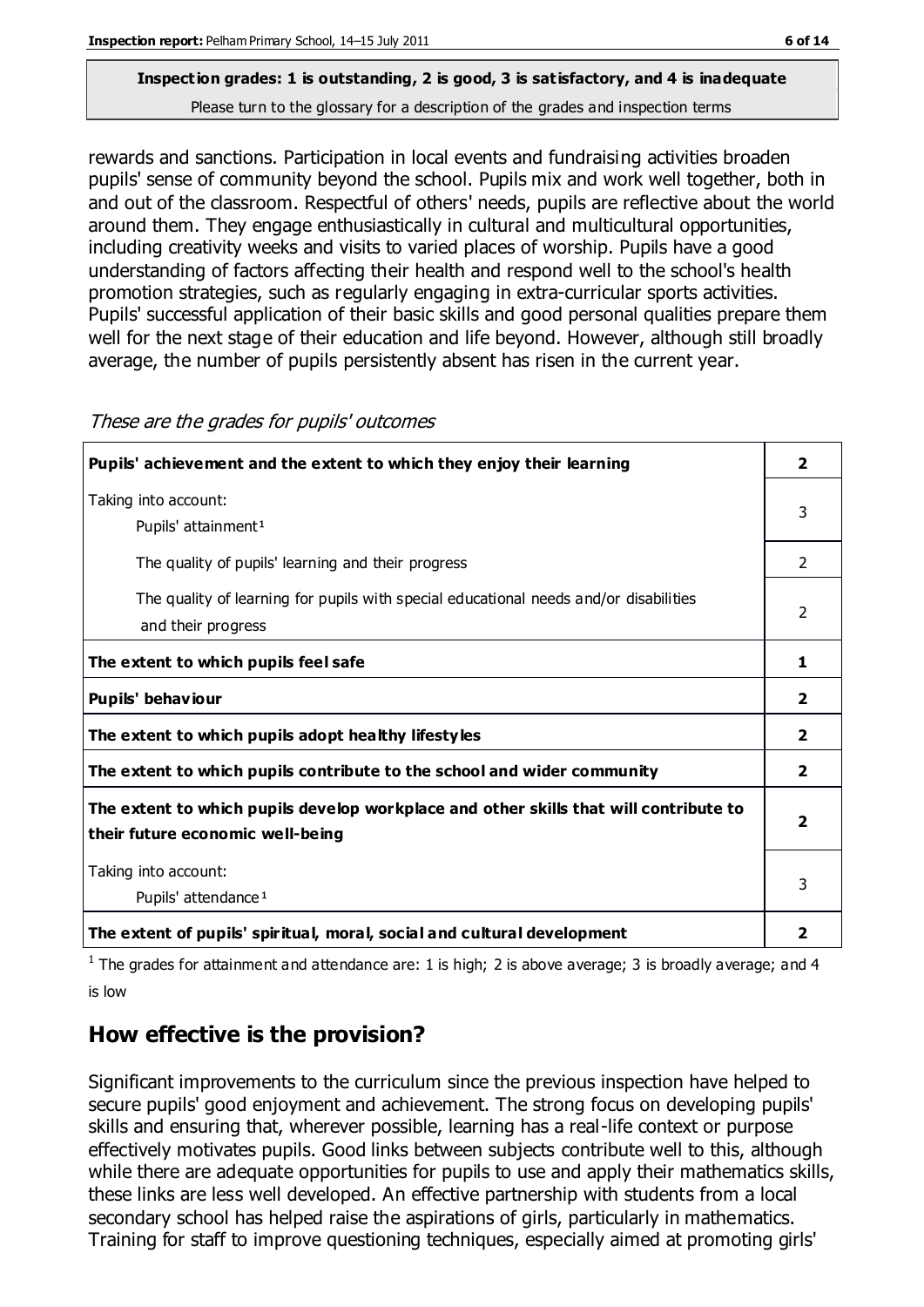#### **Inspection grades: 1 is outstanding, 2 is good, 3 is satisfactory, and 4 is inadequate** Please turn to the glossary for a description of the grades and inspection terms

higher-order thinking skills, has paid off, and teachers' questioning in lessons is good. For example, in a English lesson in Year 5, the teacher used her good subject knowledge well to develop pupils' use of technical vocabulary in response to her open questions. In the same lesson, pupils had good opportunities to review and suggest improvements to each other's sentences. However, teachers sometimes miss opportunities to do this more often, including giving pupils a chance to assess for themselves whether they have met their targets. That said, teachers regularly set and review targets in reading, writing, mathematics and science, ensuring pupils know their next steps in learning. Marking is effective because it celebrates pupils' success and regularly shows them how to improve their work.

Effective systems underpin the positive and caring ethos of the school, and pupils speak warmly about adults. The 'diamond' system encourages positive attitudes, behaviour and learning, and is effective because pupils understand it well and staff apply it consistently. A strong commitment to inclusion, enhanced by good links with other professionals and agencies, effectively protects pupils whose circumstances may make them potentially vulnerable, significantly improving their well-being. Staff have high expectations of pupils with a hearing impairment and rigorously monitor their progress and attainment. They use this information well to plan work for them, regularly integrate provision within mainstream lessons, and ensure pupils maintain and improve their levels of independence. Sign language is used effectively and appropriately for younger children and pupils with profound and severe hearing impairment. Teaching within the specially resourced provision is good.

| The quality of teaching                                                                                    |  |
|------------------------------------------------------------------------------------------------------------|--|
| Taking into account:<br>The use of assessment to support learning                                          |  |
| The extent to which the curriculum meets pupils' needs, including, where relevant,<br>through partnerships |  |
| The effectiveness of care, guidance and support                                                            |  |

These are the grades for the quality of provision

### **How effective are leadership and management?**

The governing body provides leaders with a good balance of support and challenge to sustain necessary improvements. Thorough interrogation of information provided by the school, together with sharply focused monitoring visits, gives it a detailed understanding of the school's performance, as well as an accurate perspective of its own effectiveness. Plans to secure further improvements are thorough and detailed, but too extensive. Leaders are currently prioritising and focusing the plans on the most important areas to promote more rapid improvement. There is effective distribution of responsibility to leaders at different levels. Senior leaders relate their own effectiveness to improving outcomes for pupils well, and other leaders are beginning to be more involved in evaluating and being accountable for their own impact. The school does not tolerate discrimination of any kind and racist incidents are extremely rare. Successful action to accelerate the progress of girls, and proactive engagement in a pilot programme to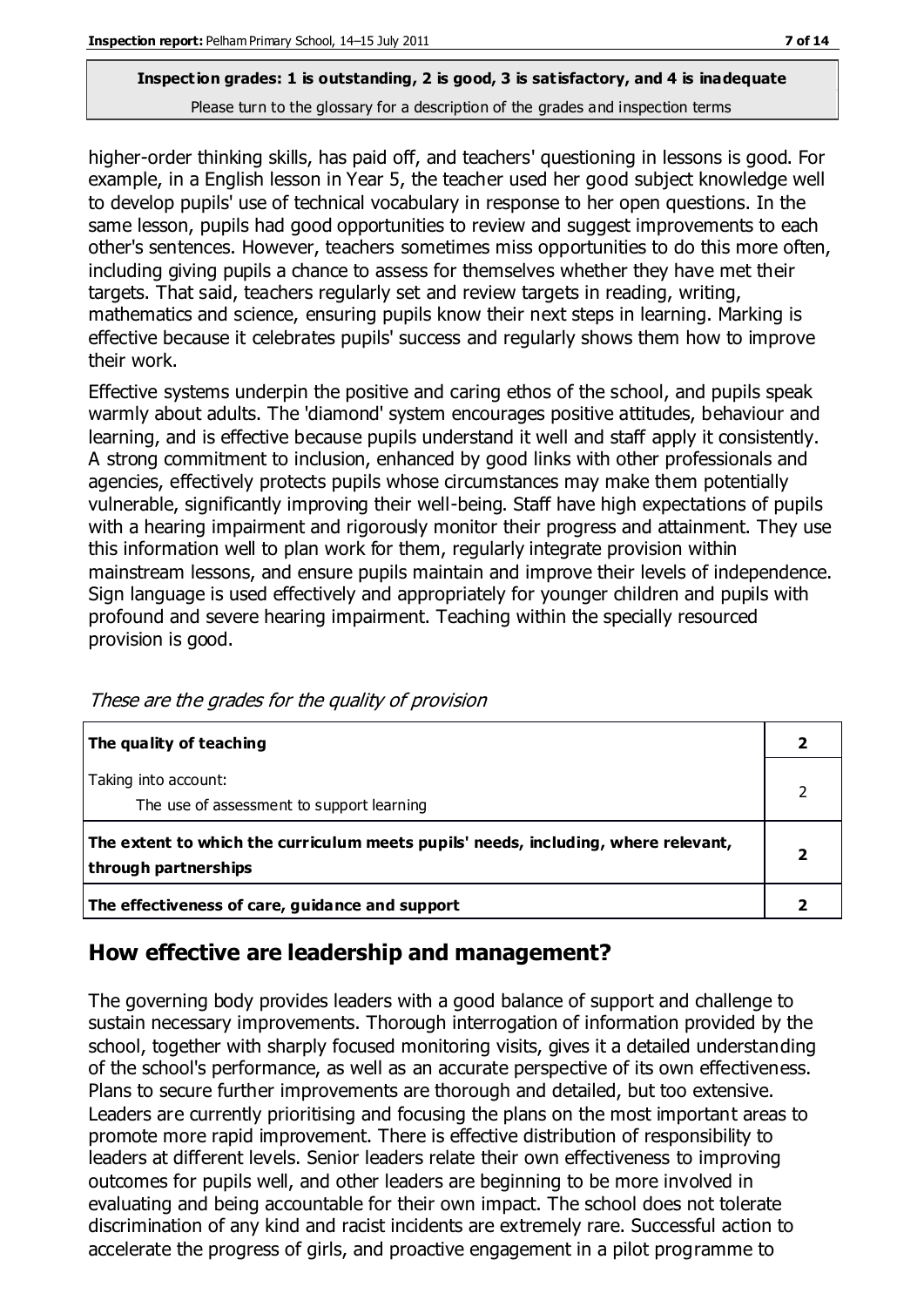## **Inspection grades: 1 is outstanding, 2 is good, 3 is satisfactory, and 4 is inadequate**

Please turn to the glossary for a description of the grades and inspection terms

provide additional support for pupils known to be eligible for free school meals, have meant that gaps in performance between different groups are closing. Staff understand well the school's clear and effective policies to safeguard and protect pupils. There are well-established and thorough systems to protect children, and staff regularly receive good quality safeguarding training relevant to their role. Relationships with most parents and carers are highly positive and the school is a strongly cohesive community. Pupils from different backgrounds mix notably well. A clear analysis and understanding of the school's context and contribution to community cohesion has ensured pupils have some opportunities to engage with those from communities not immediately represented, for example other religions. The school's action plan accurately identifies establishing international links as an area for development.

| The effectiveness of leadership and management in embedding ambition and driving<br><i>improvement</i>                                                           | 2                       |
|------------------------------------------------------------------------------------------------------------------------------------------------------------------|-------------------------|
| Taking into account:<br>The leadership and management of teaching and learning                                                                                   | 2                       |
| The effectiveness of the governing body in challenging and supporting the<br>school so that weaknesses are tackled decisively and statutory responsibilities met | 2                       |
| The effectiveness of the school's engagement with parents and carers                                                                                             | $\mathbf{2}$            |
| The effectiveness of partnerships in promoting learning and well-being                                                                                           | $\overline{2}$          |
| The effectiveness with which the school promotes equality of opportunity and tackles<br>discrimination                                                           | $\overline{\mathbf{2}}$ |
| The effectiveness of safeguarding procedures                                                                                                                     | $\overline{2}$          |
| The effectiveness with which the school promotes community cohesion                                                                                              | 2                       |
| The effectiveness with which the school deploys resources to achieve value for money                                                                             | 2                       |

#### These are the grades for leadership and management

## **Early Years Foundation Stage**

Strong relationships and the well-organised, stimulating and welcoming environment contribute well to children's enthusiastic engagement across the Early Years Foundation Stage. Children respond positively to the varied opportunities for exploration and investigation. They mix well and develop good levels of independence, as seen when the children in Nursery helped themselves to the water required for the peas, carrots, potatoes, lettuce and broad beans they had planted. Through these sorts of activities, children get into good habits towards developing a healthy lifestyle. Children from the hearing-impaired provision are fully included when involved in mainstream sessions because of the skilled and unobtrusive support provided by teaching assistants. Adults interact well to support children's learning when they select their own activities, for example extending children's vocabulary and role play in Reception as they played in the puppet theatre. Careful planning maintains an effective balance between these opportunities and good quality adult-led sessions. Consequently, progress is good across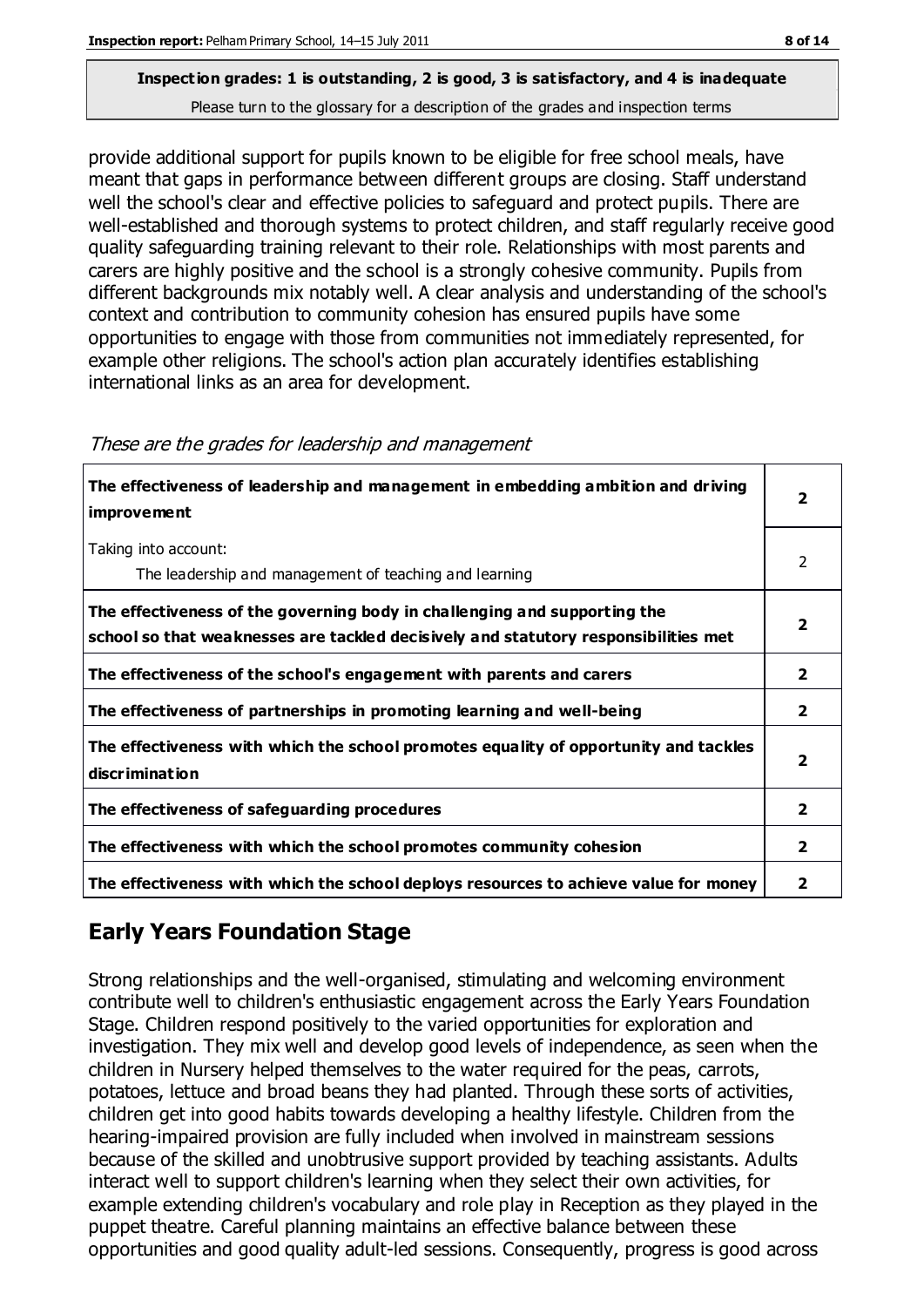## **Inspection grades: 1 is outstanding, 2 is good, 3 is satisfactory, and 4 is inadequate**

Please turn to the glossary for a description of the grades and inspection terms

all strands of the Early Years Foundation Stage profile, and the gap with age-appropriate expectations narrows significantly by the end of Reception. Leaders recognise that children do not always access opportunities independently across all six areas of learning regularly enough to eradicate the gaps completely, for example in creative development.

Rigorous assessment procedures ensure children's needs and interests are met well. Adults make good use of a range of opportunities to observe children's developing capabilities to plan their next steps in learning. Recently improved systems for establishing children's varying stages of development when they start school give leaders a firm basis from which to track their progress. The Early Years Foundation Stage leader rightly intends to use the resulting analysis to compare the performance of different groups and pinpoint areas of provision requiring further improvement. Good leadership and effective teamwork secure a coherent approach and smooth transition for children through Nursery, Reception and beyond into Year 1.

These are the grades for the Early Years Foundation Stage

| Overall effectiveness of the Early Years Foundation Stage                             |  |
|---------------------------------------------------------------------------------------|--|
| Taking into account:<br>Outcomes for children in the Early Years Foundation Stage     |  |
| The quality of provision in the Early Years Foundation Stage                          |  |
| The effectiveness of leadership and management of the Early Years Foundation<br>Stage |  |

## **Views of parents and carers**

The proportion of parents and carers that returned a questionnaire was just below average but well within the range typically seen. Those that answered each question were unanimous in their view that the school keeps their children safe, is led and managed effectively, that teaching is good and that their children are making enough progress. The overwhelming majority expressed positive views about most aspects of the school's provision. Written comments were mostly positive, echoed by parents and carers that spoke with inspectors during the inspection. Many were particularly positive about the significant improvements secured under the leadership of the headteacher. The biggest area of disagreement related to the few parents and carers that disagreed that th e school deals effectively with unacceptable behaviour. Inspectors discussed the very few areas of concern or suggestions for improvement with school leaders. Although inspection evidence indicates that parents and carers are well informed overall about their children's progress, a small number said they would like to receive information more regularly.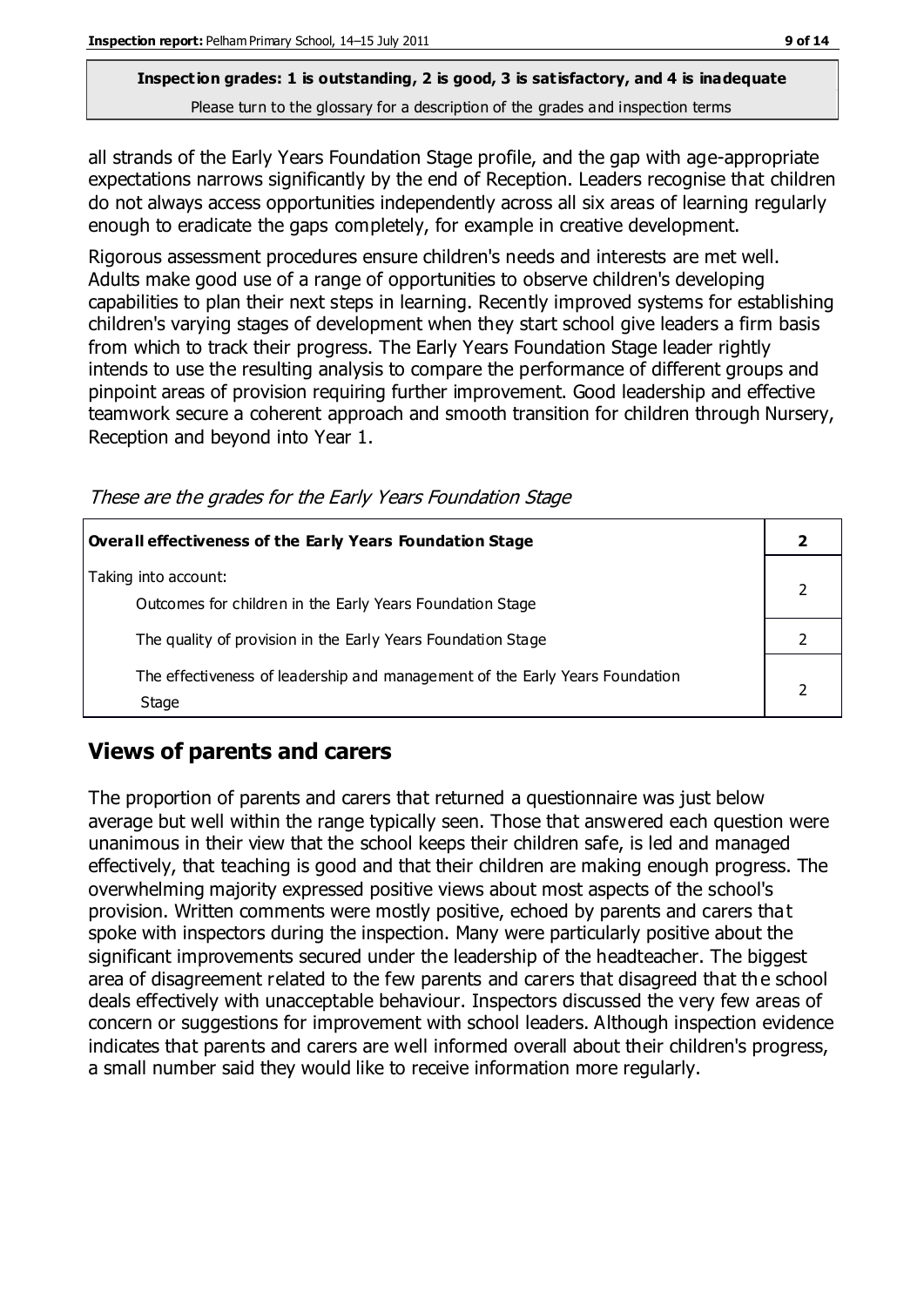#### **Responses from parents and carers to Ofsted's questionnaire**

Ofsted invited all the registered parents and carers of pupils registered at Pelham Primary School to complete a questionnaire about their views of the school.

In the questionnaire, parents and carers were asked to record how strongly they agreed with 13 statements about the school.

The inspection team received 126 completed questionnaires by the end of the on-site inspection. In total, there are 411 pupils registered at the school.

| <b>Statements</b>                                                                                                                                                                                                                                       | <b>Strongly</b><br>agree |               | <b>Agree</b> |               | <b>Disagree</b> |                | <b>Strongly</b><br>disagree |               |
|---------------------------------------------------------------------------------------------------------------------------------------------------------------------------------------------------------------------------------------------------------|--------------------------|---------------|--------------|---------------|-----------------|----------------|-----------------------------|---------------|
|                                                                                                                                                                                                                                                         | <b>Total</b>             | $\frac{0}{0}$ | <b>Total</b> | $\frac{0}{0}$ | <b>Total</b>    | $\frac{0}{0}$  | <b>Total</b>                | $\frac{0}{0}$ |
| My child enjoys school                                                                                                                                                                                                                                  | 88                       | 70            | 36           | 29            | $\mathbf{1}$    | $\mathbf{1}$   | $\mathbf 0$                 | $\mathbf 0$   |
| The school keeps my child<br>safe                                                                                                                                                                                                                       | 95                       | 75            | 31           | 25            | 0               | $\mathbf 0$    | $\mathbf 0$                 | $\mathbf 0$   |
| My school informs me about<br>my child's progress                                                                                                                                                                                                       | 62                       | 49            | 59           | 47            | 4               | 3              | $\mathbf 0$                 | $\mathbf 0$   |
| My child is making enough<br>progress at this school                                                                                                                                                                                                    | 35                       | 52            | 59           | 47            | 0               | $\mathbf 0$    | $\mathbf 0$                 | $\mathbf 0$   |
| The teaching is good at this<br>school                                                                                                                                                                                                                  | 79                       | 63            | 47           | 37            | 0               | $\mathbf 0$    | $\mathbf 0$                 | $\mathbf 0$   |
| The school helps me to<br>support my child's learning                                                                                                                                                                                                   | 64                       | 51            | 54           | 43            | 4               | 3              | $\mathbf 0$                 | $\mathbf 0$   |
| The school helps my child to<br>have a healthy lifestyle                                                                                                                                                                                                | 65                       | 52            | 59           | 47            | $\mathbf{1}$    | $\mathbf{1}$   | $\mathbf 0$                 | $\mathbf 0$   |
| The school makes sure that<br>my child is well prepared for<br>the future (for example<br>changing year group,<br>changing school, and for<br>children who are finishing<br>school, entering further or<br>higher education, or entering<br>employment) | 70                       | 56            | 51           | 40            | $\overline{2}$  | $\overline{2}$ | $\mathbf 0$                 | $\mathbf 0$   |
| The school meets my child's<br>particular needs                                                                                                                                                                                                         | 68                       | 54            | 54           | 43            | $\mathbf{1}$    | 1              | $\mathbf 0$                 | $\mathbf 0$   |
| The school deals effectively<br>with unacceptable behaviour                                                                                                                                                                                             | 55                       | 44            | 60           | 48            | 9               | $\overline{7}$ | $\mathbf 0$                 | $\pmb{0}$     |
| The school takes account of<br>my suggestions and concerns                                                                                                                                                                                              | 52                       | 41            | 64           | 51            | 5               | 4              | $\Omega$                    | 0             |
| The school is led and<br>managed effectively                                                                                                                                                                                                            | 88                       | 70            | 36           | 29            | $\mathbf 0$     | $\mathbf 0$    | $\mathbf 0$                 | $\mathbf 0$   |
| Overall, I am happy with my<br>child's experience at this<br>school                                                                                                                                                                                     | 86                       | 68            | 38           | 30            | $\mathbf{1}$    | $\mathbf{1}$   | $\mathbf 0$                 | $\pmb{0}$     |

The table above summarises the responses that parents and carers made to each statement. The percentages indicate the proportion of parents and carers giving that response out of the total number of completed questionnaires. Where one or more parents and carers chose not to answer a particular question, the percentages will not add up to 100%.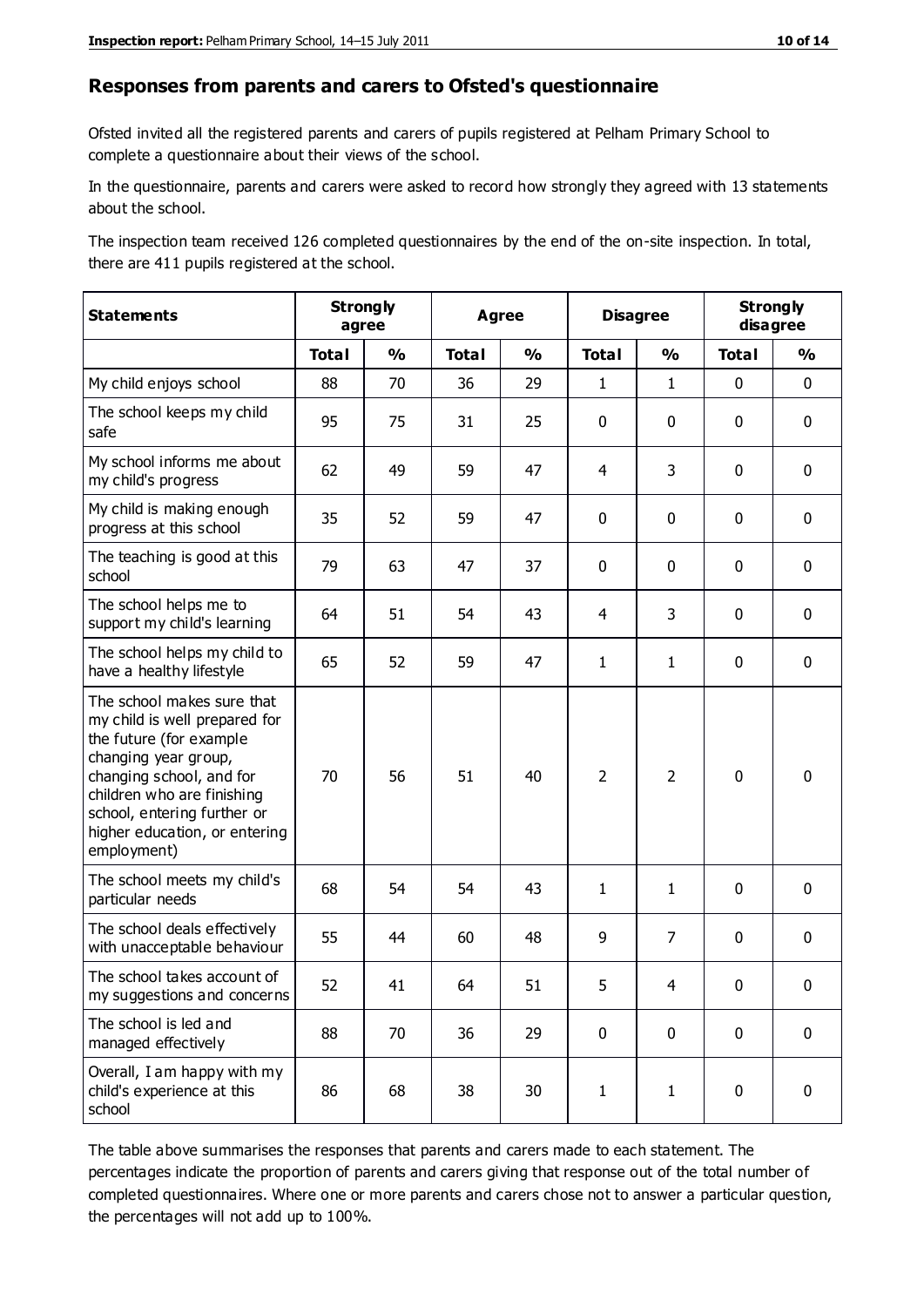## **Glossary**

| Grade   | <b>Judgement</b> | <b>Description</b>                                                                                                                                                                                                            |
|---------|------------------|-------------------------------------------------------------------------------------------------------------------------------------------------------------------------------------------------------------------------------|
| Grade 1 | Outstanding      | These features are highly effective. An outstanding school<br>provides exceptionally well for all its pupils' needs.                                                                                                          |
| Grade 2 | Good             | These are very positive features of a school. A school that<br>is good is serving its pupils well.                                                                                                                            |
| Grade 3 | Satisfactory     | These features are of reasonable quality. A satisfactory<br>school is providing adequately for its pupils.                                                                                                                    |
| Grade 4 | Inadequate       | These features are not of an acceptable standard. An<br>inadequate school needs to make significant improvement<br>in order to meet the needs of its pupils. Ofsted inspectors<br>will make further visits until it improves. |

### **What inspection judgements mean**

### **Overall effectiveness of schools**

|                       | Overall effectiveness judgement (percentage of schools) |      |                     |                   |
|-----------------------|---------------------------------------------------------|------|---------------------|-------------------|
| <b>Type of school</b> | <b>Outstanding</b>                                      | Good | <b>Satisfactory</b> | <b>Inadequate</b> |
| Nursery schools       | 46                                                      | 48   | 6                   |                   |
| Primary schools       | 6                                                       | 47   | 40                  | 7                 |
| Secondary schools     | 12                                                      | 39   | 38                  | 11                |
| Sixth forms           | 13                                                      | 42   | 41                  | 3                 |
| Special schools       | 28                                                      | 49   | 19                  | 4                 |
| Pupil referral units  | 14                                                      | 45   | 31                  | 10                |
| All schools           | 10                                                      | 46   | 37                  |                   |

New school inspection arrangements were introduced on 1 September 2009. This means that inspectors now make some additional judgements that were not made previously.

The data in the table above are for the period 1 September 2010 to 31 December 2010 and are consistent with the latest published official statistics about maintained school inspection outcomes (see **[www.ofsted.gov.uk](http://www.ofsted.gov.uk/)**).

The sample of schools inspected during 2010/11 was not representative of all schools nationally, as weaker schools are inspected more frequently than good or outstanding schools.

Percentages are rounded and do not always add exactly to 100.

Sixth form figures reflect the judgements made for the overall effectiveness of the sixth form in secondary schools, special schools and pupil referral units.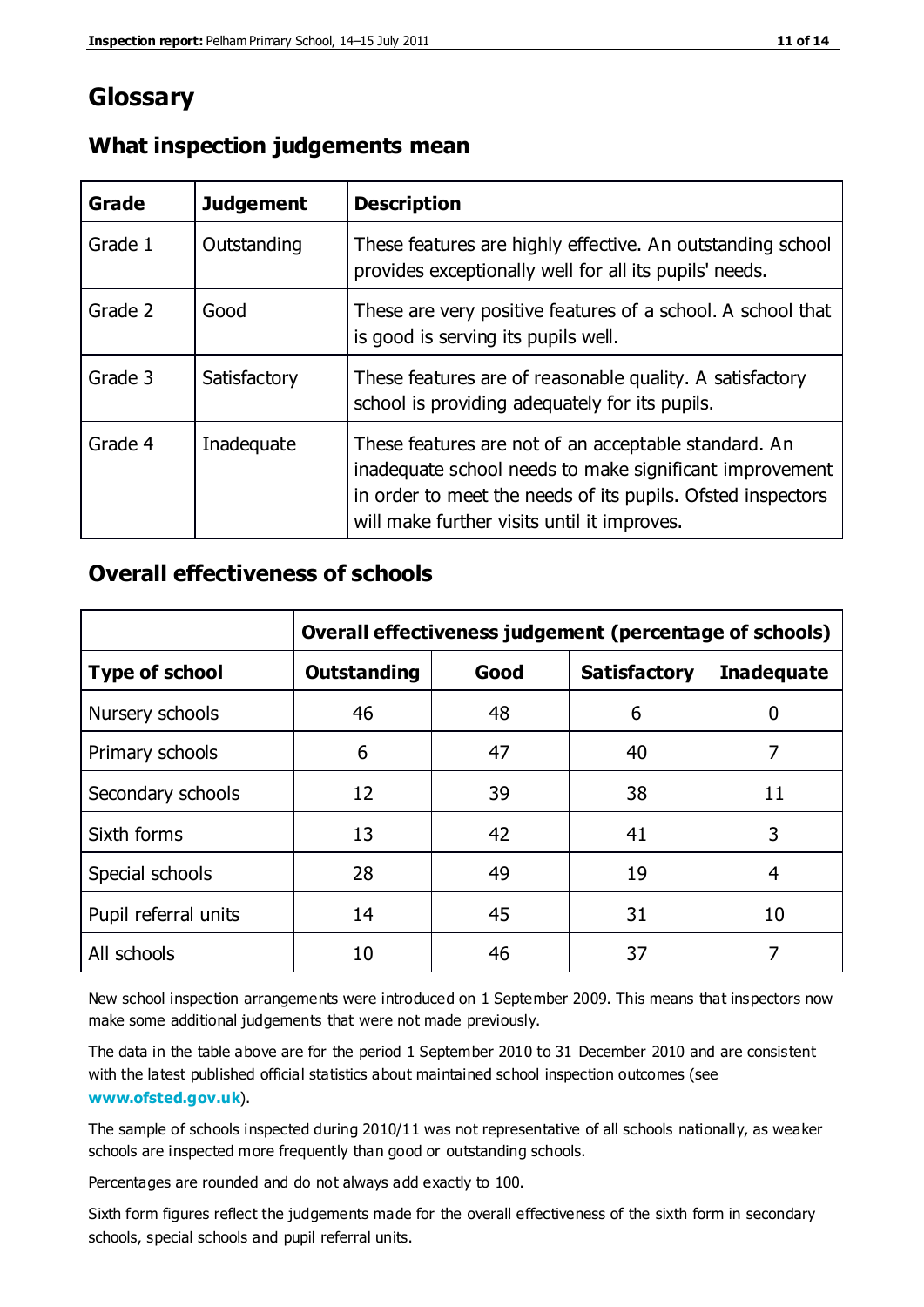## **Common terminology used by inspectors**

| Achievement:               | the progress and success of a pupil in their learning,<br>development or training.                                                                                                                                                          |  |
|----------------------------|---------------------------------------------------------------------------------------------------------------------------------------------------------------------------------------------------------------------------------------------|--|
| Attainment:                | the standard of the pupils' work shown by test and<br>examination results and in lessons.                                                                                                                                                   |  |
| Capacity to improve:       | the proven ability of the school to continue<br>improving. Inspectors base this judgement on what<br>the school has accomplished so far and on the quality<br>of its systems to maintain improvement.                                       |  |
| Leadership and management: | the contribution of all the staff with responsibilities,<br>not just the headteacher, to identifying priorities,<br>directing and motivating staff and running the school.                                                                  |  |
| Learning:                  | how well pupils acquire knowledge, develop their<br>understanding, learn and practise skills and are<br>developing their competence as learners.                                                                                            |  |
| Overall effectiveness:     | inspectors form a judgement on a school's overall<br>effectiveness based on the findings from their<br>inspection of the school. The following judgements,<br>in particular, influence what the overall effectiveness<br>judgement will be. |  |
|                            | The school's capacity for sustained<br>improvement.                                                                                                                                                                                         |  |
|                            | Outcomes for individuals and groups of pupils.                                                                                                                                                                                              |  |
|                            | The quality of teaching.                                                                                                                                                                                                                    |  |
|                            | The extent to which the curriculum meets<br>pupils' needs, including, where relevant,<br>through partnerships.                                                                                                                              |  |
|                            | The effectiveness of care, guidance and<br>support.                                                                                                                                                                                         |  |
| Progress:                  | the rate at which pupils are learning in lessons and<br>over longer periods of time. It is often measured by<br>comparing the pupils' attainment at the end of a key                                                                        |  |

stage with their attainment when they started.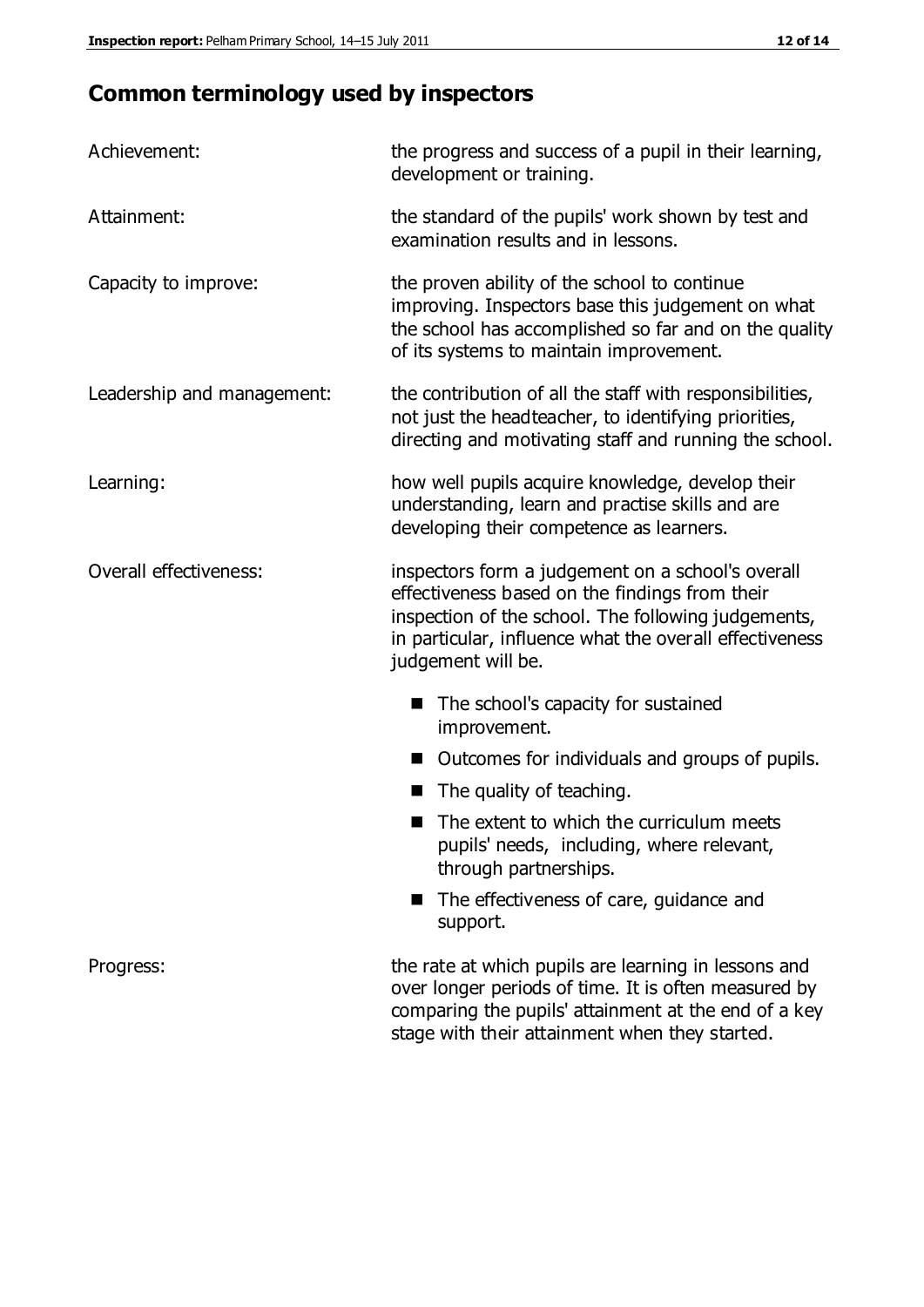### **This letter is provided for the school, parents and carers to share with their children. It describes Ofsted's main findings from the inspection of their school.**

18 July 2011

#### Dear Pupils

#### **Inspection of Pelham Primary School, Bexleyheath DA7 4HL**

Thank you so much for the warm, friendly welcome you gave us when we visited your school recently. We really enjoyed meeting you. We are very grateful to you for helping us to find out all about your school, including those of you who answered our questionnaire. You told us you enjoy school and feel safe there at all times. We can see why - Pelham Primary is a good school.

Your achievement is good, including that of pupils who attend the specially resourced hearing-impaired provision. You develop good personal skills for the future. You behave well and have positive attitudes to your learning, which is helping you to make good progress. Children in Nursery and Reception also do well. Teaching is good and the adults in school care for you well. Your parents and carers were very positive about the school. Like you, many of them told us what a good job your headteacher has done, working with all the staff to make the school better for you over the last few years.

Those responsible for running the school have made good plans to make it even better for you. To help with this, we have asked them to do some important things.

- $\blacksquare$  Help you to make even better progress by using information about how well different groups of you are doing, making sure your tasks in mathematics are never too easy or too hard, and making more teaching outstanding.
- Improve attendance by checking to see if there are any patterns in absence and then thinking of ways to make sure particular groups of you come to school more often.

You can all help by continuing to behave well and be positive about your learning, and by always trying to come to school as often as possible.

Yours sincerely

Clive Dunn Lead inspector